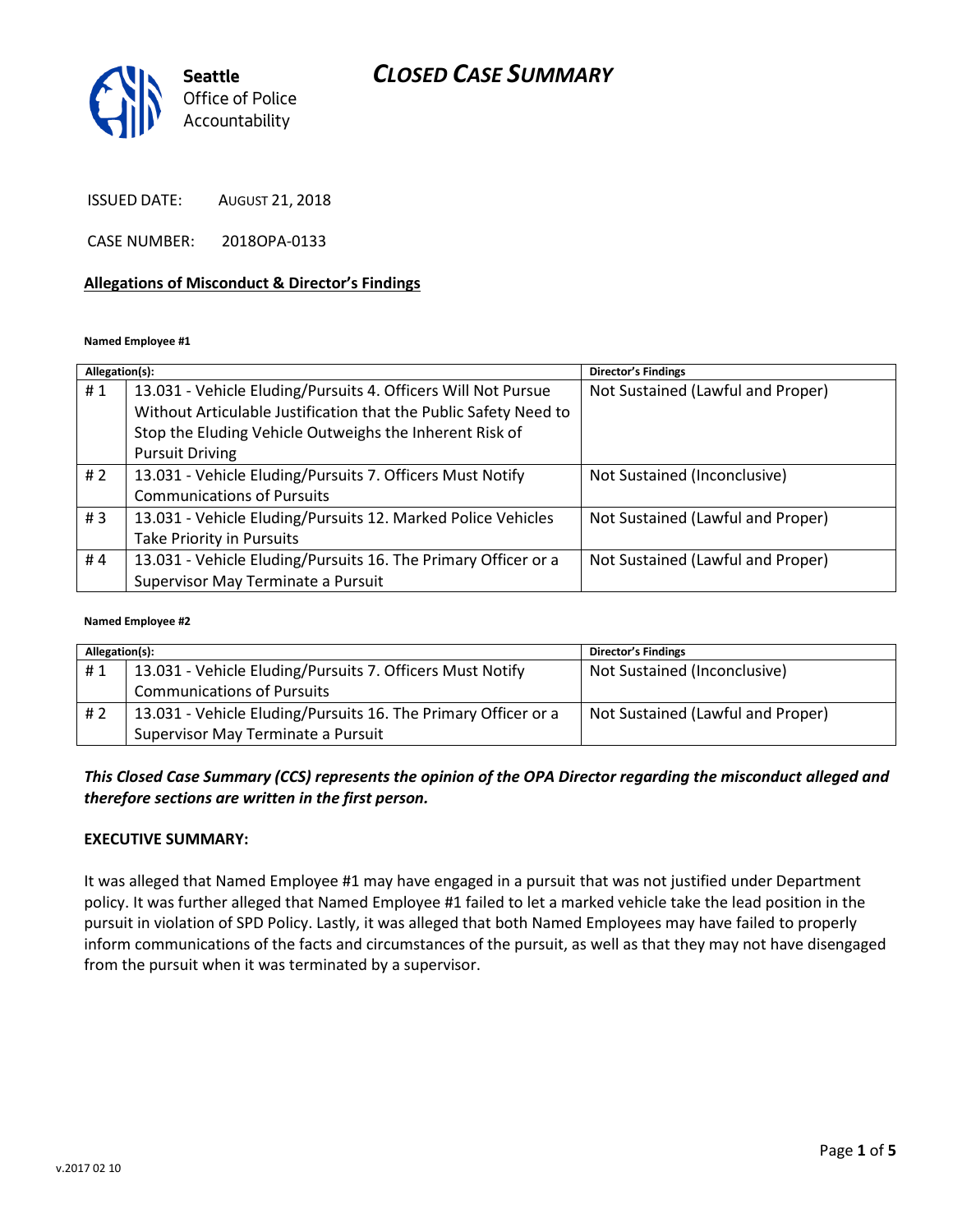

## *CLOSE CASE SUMMARY*

OPA CASE NUMBER: 2018OPA-0133

### **ANALYSIS AND CONCLUSIONS:**

### **Named Employee #1 - Allegation #1**

### *13.031 - Vehicle Eluding/Pursuits 4. Officers Will Not Pursue Without Articulable Justification that the Public Safety Need to Stop the Eluding Vehicle Outweighs the Inherent Risk of Pursuit Driving*

This case involves a vehicle pursuit engaged in by the Named Employees, as well as by other officers. The investigation of the actions of those other officers was evaluated in the context of 2018OPA-0198. In that case, an officer involved in the pursuit received a recommended sustained finding concerning his failure to cease his emergency vehicle operations when the pursuit was terminated by a supervisor. With regard to whether the pursuit was justified, I found that the officer acted consistent with policy. I noted that, at the time of that officer's involvement in the pursuit, it had been authorized by a supervisor. The supervisor told OPA that she made the decision to authorize the pursuit after reviewing the available information concerning the incident, including the intelligence bulletin on the subject, and due to her belief that the subject had fled the scene in his vehicle "nearly striking one of the officers, the Detectives, on scene during his flight." In that prior case, OPA did not determine whether the conduct underlying the pursuit – the subject purportedly "nearly striking" an officer with his vehicle – actually occurred and, if it did, whether that supported the officers' actions and decision-making. That is one of the issues that is evaluated here.

On the date in question, Named Employee #1 (NE#1) was the driver of an unmarked Toyota Camry, which was equipped with emergency lights and siren. Named Employee #2 (NE#2) was the passenger in the vehicle. The Named Employees were stationed in the near vicinity of the subject's car. The officers had probable cause to arrest the subject for numerous offenses, including burglary, possession of a stolen vehicle, eluding, and reckless driving. The officers were waiting for the subject to exit a building and walk towards his vehicle, where they then planned to take him into custody.

The Named Employees observed an individual leave the building. They believed that this could be the subject, but were unsure. NE#1 moved his vehicle and performed a U-turn to reposition himself. At that point, he saw that there was a patrol vehicle facing the subject's car and an officer was standing behind the door and was pointing his firearm towards the car. NE#1 observed the subject's car begin moving towards him. He parked his unmarked vehicle next to a curbside parked car and got outside in order to give orders to the subject to stop. NE#1 reported that he believed that the subject was going to stop given that the road was largely blocked by parked vehicles.

NE#1 recounted, however, that the subject accelerated towards him. His door was open at that time and, due to his fear that he could be imminently harmed, NE#1 quickly began to close it. NE#1 reported that, at this time, the subject's car hit the edge of NE#1's vehicle's driver's side door, causing minor damage. The subject then drove from the scene. In his report, NE#1 documented that he then began to pursue the subject's car. While NE#1 recognized that the conduct that the subject was initially sought for would not have, in and of itself, justified the pursuit, NE#1 believed that the pursuit was appropriate and consistent with policy because the subject struck his vehicle and, in NE#1's opinion, tried to commit an assault on an officer.

NE#1 continued the pursuit through City streets and onto Interstate 5. At that point, given the subject's dangerous driving, "medium" traffic, and the risk NE#1 perceived to the public if he continued to engage in emergency vehicle operation, he deactivated his emergency equipment and followed the subject's car "from a distance." He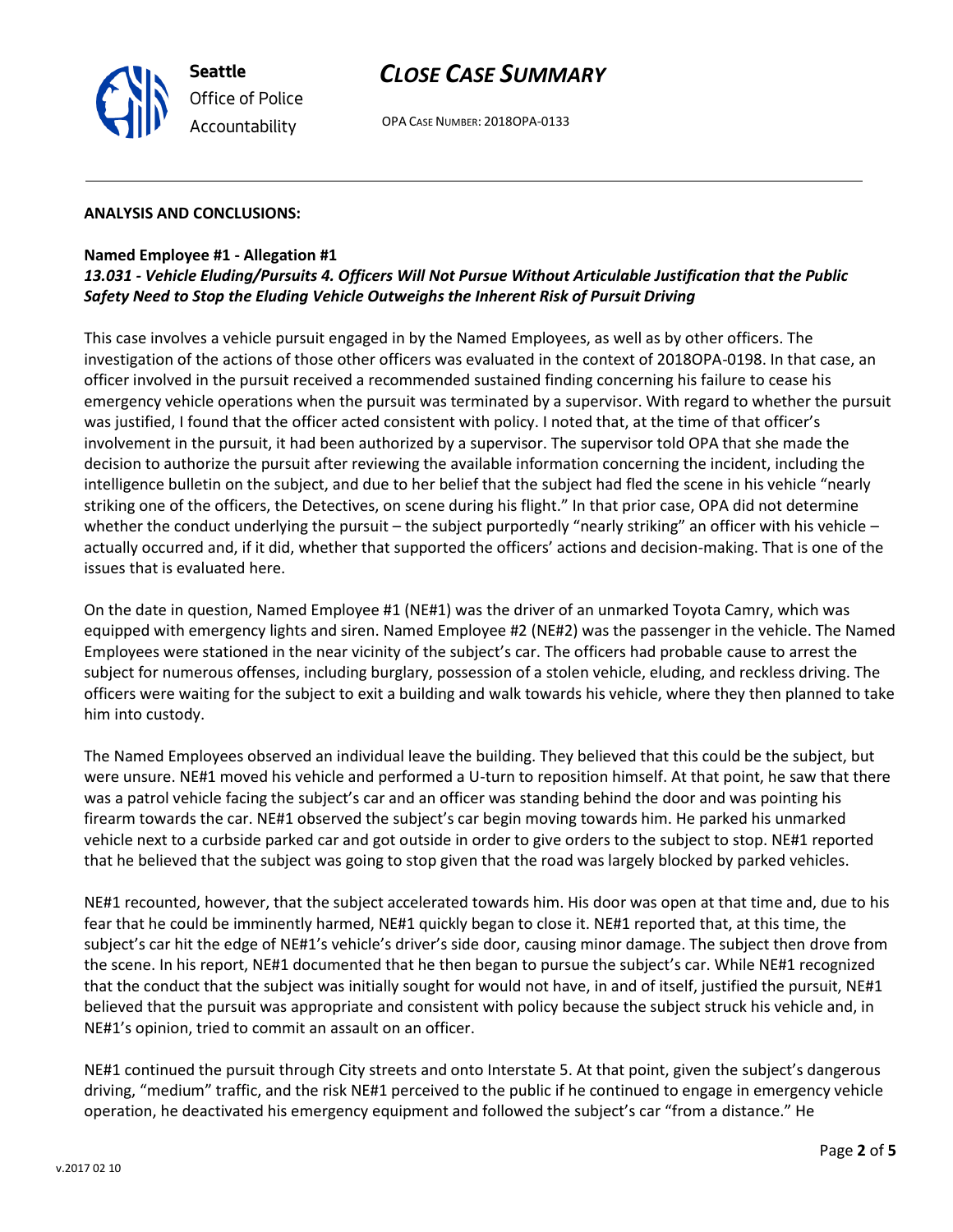

**Seattle** *Office of Police Accountability*

# *CLOSE CASE SUMMARY*

OPA CASE NUMBER: 2018OPA-0133

maintained his view of the subject and followed him off the highway. NE#1 re-activated his emergency equipment at that time and re-engaged in the pursuit. NE#1 reported that he lost sight of the subject's car based on heavy traffic but then reacquired a visual of him. At that time, the subject drove on the sidewalk to avoid traffic, sideswiped several parked cars, and continued to drive dangerously. NE#1 again lost sight of the subject. NE#1 tried to reacquire a visual but, before he could do so, the pursuit was terminated by a supervisor. Once the pursuit had been terminated, NE#1 disengaged.

SPD Policy 13.031-POL-4 sets forth when a pursuit is inappropriate. Specifically, the policy states that officers may not pursue solely for one or more of following offenses: traffic violations and civil infractions; or misdemeanors and gross misdemeanors. (SPD Policy 13.031-POL-4.) This section of the policy further directs that, to engage in and continue a pursuit, officers must be able to justify "that the public safety need to stop the eluding vehicle outweighs the inherent risk of pursuit driving." (*Id*.)

At his OPA interview, NE#1 recognized that, in order for this pursuit to have been justified, the subject needed to be suspected of committing a crime other than burglary, eluding, or possession of a stolen vehicle. Here, NE#1 believed that the crime supporting the pursuit was when the subject attempted to assault NE#1 and NE#2 by driving directly towards them with his vehicle and making contact with the officers' car.

At his OPA interview, NE#1 contended that, when the subject's vehicle drove towards him, it hit the side of his door, causing it to slam shut. From OPA's review of the video, this did not occur. Moreover, this recounting of the incident was inconsistent with NE#1's Blue Team Vehicle Pursuit entry, which he completed shortly after the incident occurred. At a follow-up OPA interview, NE#1 indicated that he might have misstated the specifics of what occurred – most notably, whether the contact with his door caused it to slam shut – however, he maintained that the subject's vehicle did hit the driver's side door of his unmarked car, causing a mark. OPA obtained photographs of the unmarked vehicle. While there does not appear to be damage consistent with the subject vehicle slamming into the unmarked vehicle's door, the pictures do capture some minor marks. These marks could be consistent with some contact between the subject vehicle and the unmarked vehicle.

Ultimately, whether or not the subject vehicle made significant contact with the unmarked vehicle or, for that matter, whether it actually slammed the officers' car door shut is largely academic. What matters here is whether NE#1 and NE#2 reasonably believed at that time that the subject was attempting to assault them with his vehicle. Based on the available evidence, including the Department video, I cannot say that this belief was unreasonable. Stated differently, I believe that a reasonable officer in NE#1's and NE#2's place could have believed that they had been subjected to an attempted vehicular assault. Accordingly, I believe that, under these circumstances, the pursuit was justified and I recommend that this allegation be Not Sustained – Lawful and Proper.

Recommended Finding: **Not Sustained (Lawful and Proper)**

## **Named Employee #1 - Allegation #2** *13.031 - Vehicle Eluding/Pursuits 7. Officers Must Notify Communications of Pursuits*

SPD Policy 13.031-POL-7 requires that officers notify communications of pursuits. This includes providing information concerning: the reason for the pursuit; the location; direction of travel; roadway conditions and weather; speed of the officers' vehicle; traffic conditions; and speed and operation of the subject's vehicle.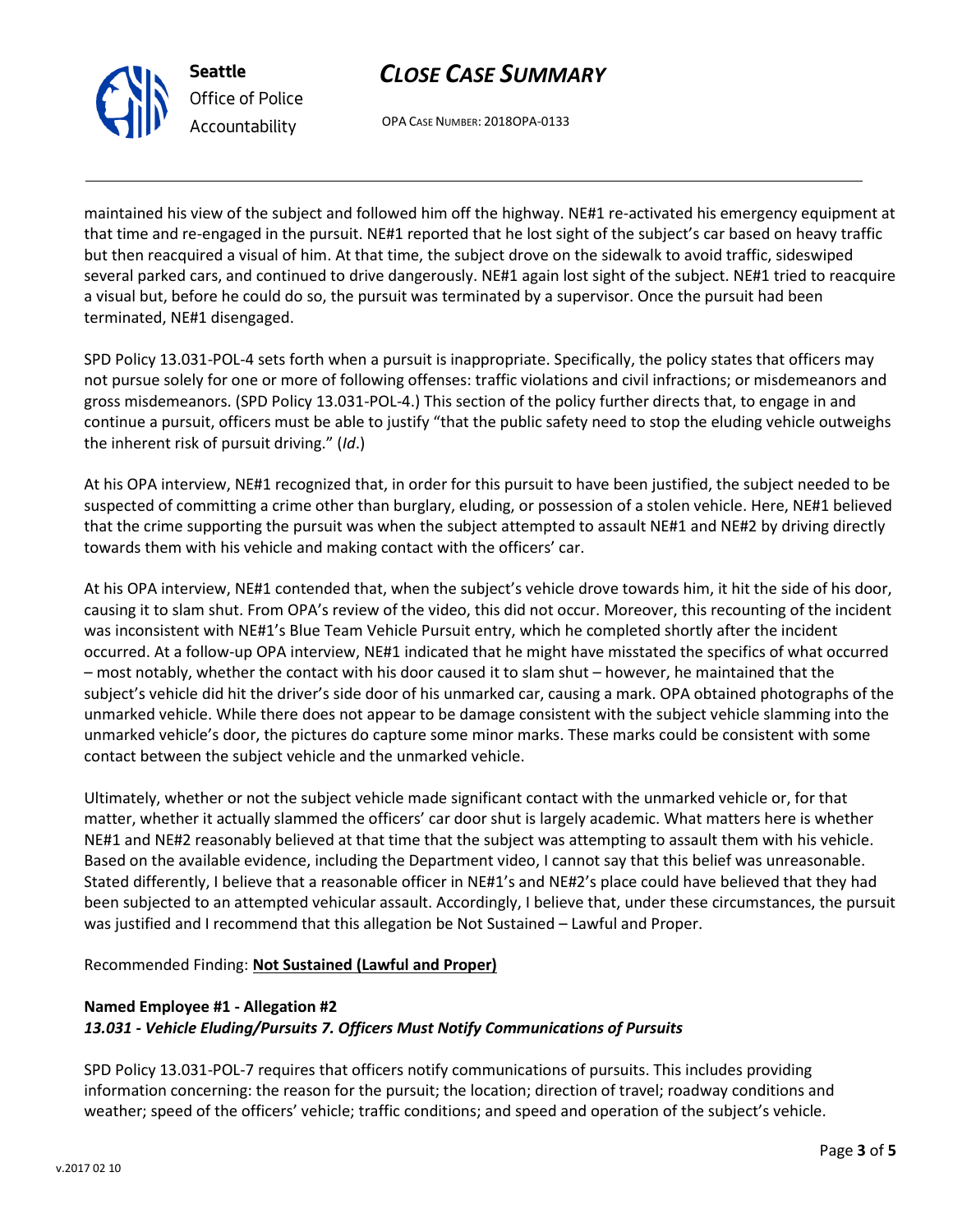# *CLOSE CASE SUMMARY*



OPA CASE NUMBER: 2018OPA-0133

Here, both NE#1 and NE#2 provided information over the radio concerning the reason for the pursuit, the location, and direction of travel. They did not expressly indicate at their OPA interviews whether they provided information concerning the weather and road conditions, the traffic conditions, their speed, or the speed and vehicle operations of the subject. Moreover, the TAC channel, over which they were providing the majority of this information, was not recorded. If the officers failed to provide complete information to communications, this would be in technical violation of policy. However, OPA cannot conclusively determine whether this was the case. As such, I recommend that this allegation be Not Sustained – Inconclusive as against both Named Employees.

### Recommended Finding: **Not Sustained (Inconclusive)**

## **Named Employee #1 - Allegation #3** *13.031 - Vehicle Eluding/Pursuits 12. Marked Police Vehicles Take Priority in Pursuits*

SPD Policy 13.031-POL-12 requires that marked police vehicles take the priority in pursuits. The policy directs that, while unmarked vehicles may initiate pursuits, marked vehicles should take the primary position as soon as possible. (SPD Policy 13.031-POL-12.)

In this case, after they perceived the subject vehicle attempt to strike their unmarked vehicle, NE#1 and NE#2 lost sight of him. They began driving towards the subject's home and, while doing so, again came into contact with the subject. They followed the subject onto Boeing Access Road and after onto Interstate 5. While on Interstate 5, NE#1 called for a marked unit to take the primary position. At the time the marked vehicle began to move into position, however, the subject exited the highway. The marked vehicle remained on the highway and NE#1 and NE#2 exited after the subject. Shortly thereafter, a supervisor terminated the pursuit and NE#1 and NE#2 disengaged.

Based on the above, I find that the Named Employees substantially complied with this policy. They appropriately requested a marked vehicle to take lead and only retook the primary position when the subject vehicle exited off the highway and the marked vehicle continued driving north. For these reasons, I recommend that this allegation be Not Sustained – Lawful and Proper.

### Recommended Finding: **Not Sustained (Lawful and Proper)**

### **Named Employee #1 - Allegation #4**

## *13.031 - Vehicle Eluding/Pursuits 16. The Primary Officer or a Supervisor May Terminate a Pursuit*

NE#1 and NE#2 pursued the subject vehicle through City streets and onto Interstate 5. While on the highway, NE#1 temporarily deactivated the unmarked vehicle's emergency equipment. Once he followed the subject off of the highway, NE#1 re-activated the vehicle's emergency equipment at that time and re-engaged in the pursuit. NE#1 reported that he lost sight of the subject's car based on heavy traffic but then reacquired a visual of him. NE#1 again lost sight of the subject. NE#1 tried to reacquire a visual but, before he could do so, the pursuit was terminated by a supervisor. Once the pursuit was terminated, NE#1 disengaged.

SPD Policy 13.031-POL-16 states that a supervisor may terminate a pursuit. When a pursuit is terminated, the involved officers are required to disengage from the pursuit. As discussed above, when the pursuit was terminated in this case, NE#1 properly disengaged. Notably, at his OPA interview, NE#2 did not recall that the pursuit was